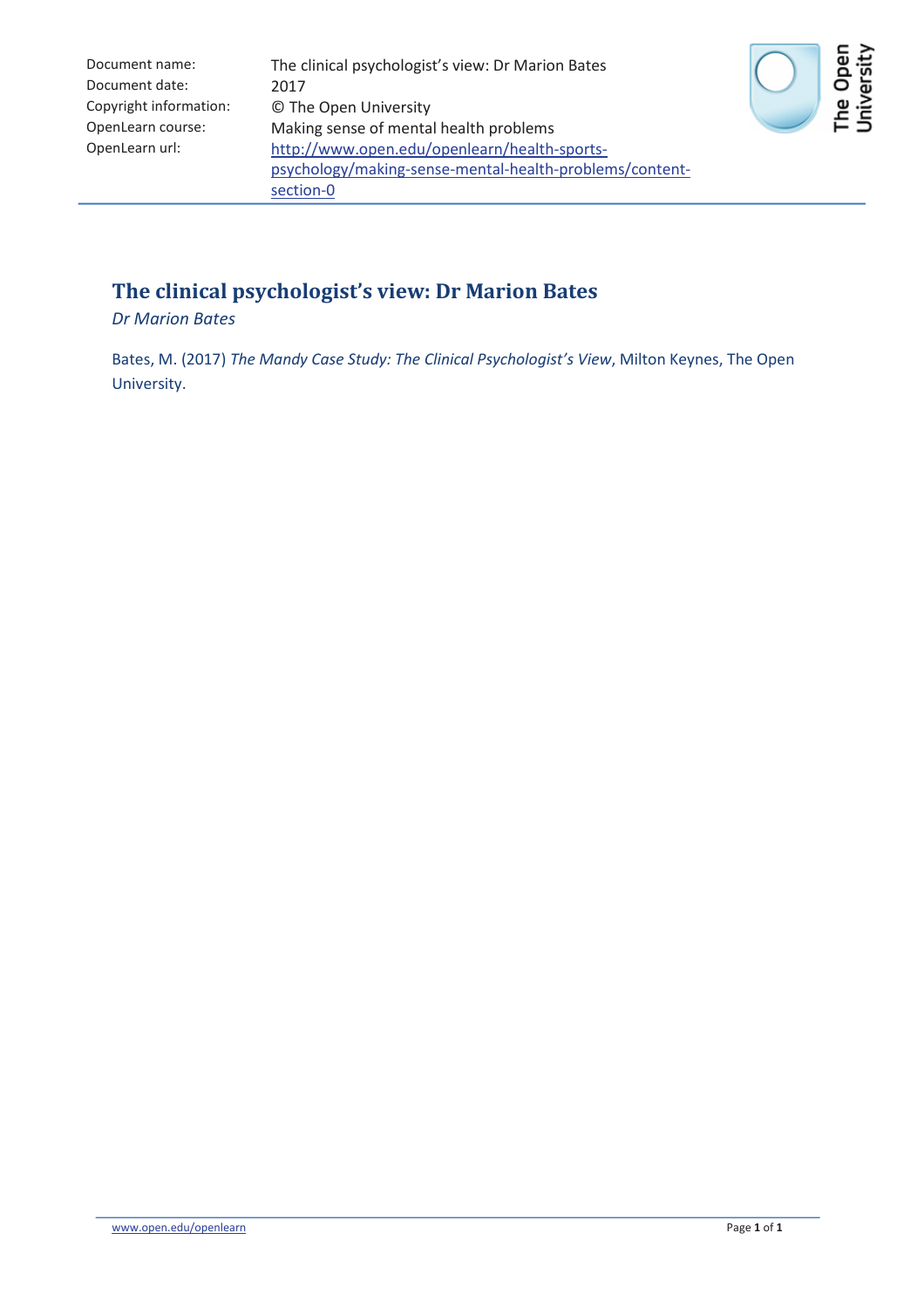# The clinical psychologist's view: Dr Marion Bates

### **Context**

I'm a clinical psychologist. Service users might also refer to me as their psychologist, or as their therapist, or psychotherapist. I'm chartered with the British Psychological Society. I'm also a practitioner psychologist, registered with the Health Care Professions Council. It's very important to be registered with both of those bodies. One of them, the British Psychological Society is our professional body and the Health Care Professions Council registers a whole range of health care professionals including psychologists. And it's important because there are certain protected titles that some types of psychologists can use, and service users need to know that they can trust the therapist that they are seeing, and also that they would have a body to complain to if something goes wrong.

Clinical psychologists doarange of things to help people who experience mental health difficulties. One of things is provide really, really, comprehensive psychological assessment of their difficulties, which covers their entire lifespan, so we would help clients come to an understanding of their difficulties. We also work alongside service users, so it's a collaborative effort between the psychologist and the service user. Other things that we do which is a very important part of our role is to consult other professionals and provide supervision, so we work to help other professionals understand their roles, and the parts that they play in working with service users. And the main part of a clinical psychologist's approach is really based in a firm grounding in formulation;so trying to understand a client as a whole person from the biological, psychological and social side. We also provide different types of psychotherapy, which can then be used to treat, or to help a person change their behaviour, with the hope of changing their thoughts and their emotions.

## Formulation

As a clinical psychologist, we come from a different perspective, which is seeking not to label people, so we would seek not to necessarily diagnose somebody. When we would stray into diagnosis, would be in order to help Mandy access services. I'd be very loath to give her a diagnosis this early on. Maybe I would say if we were talking about treatment, I would consult a psychiatrist to see her, to work out what the best medication she would recommend. Then I would treat her with psychological intervention as well. Cognitive behavioural therapy, for example, would be a treatment recommended by the NICE guidelines, for example. And you wouldn't have to have a diagnosis for that.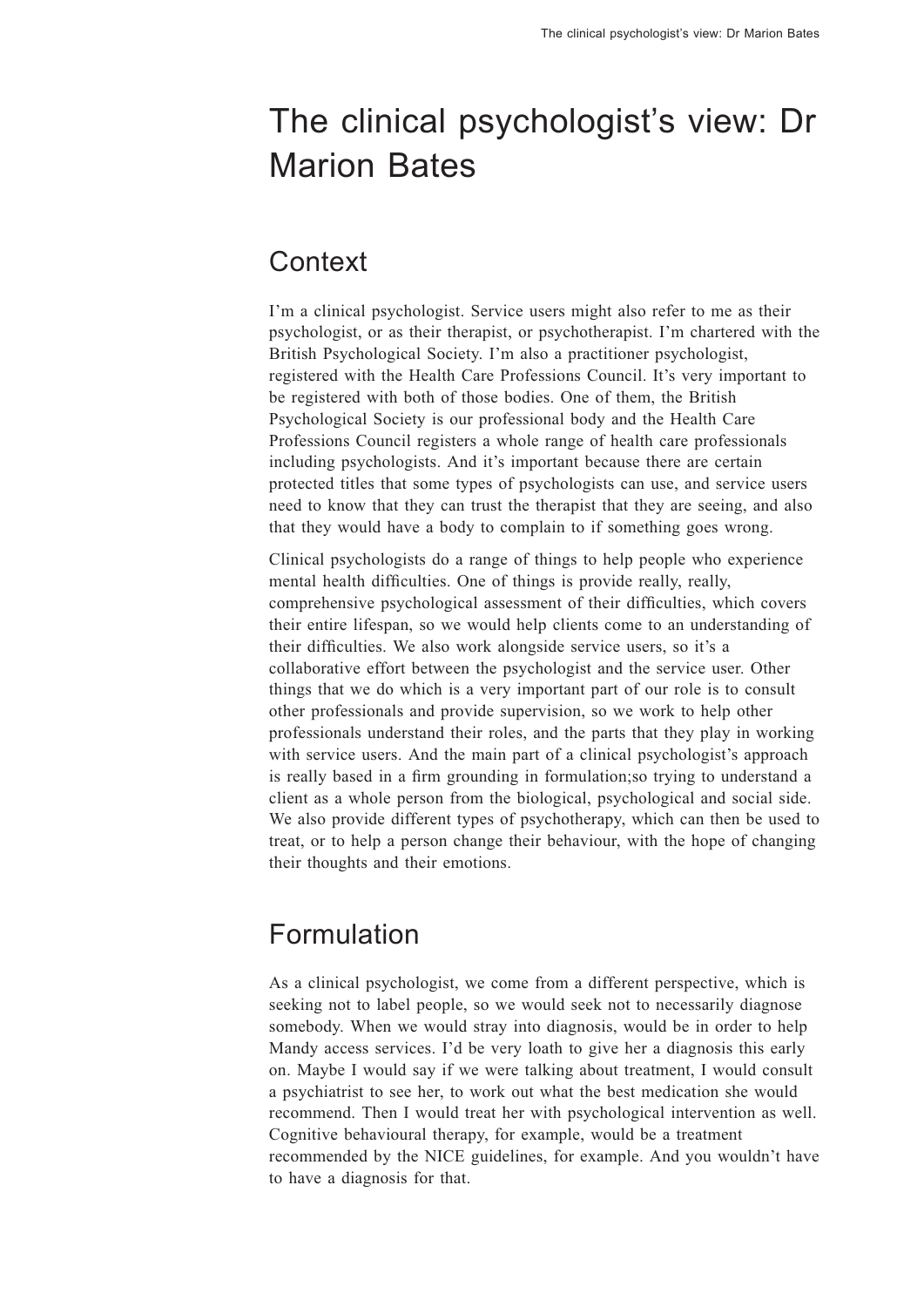As a clinical psychologist, I would veer away from giving somebody a diagnostic label. I would be looking to construct a psychological formulation, which is really a story of Mandy's life, and how she's come to be here today. So I'd be looking at early experiences in terms of whether she's had any traumatic experiences, what was her childhood like? What was her experience of school? Her upbringing? And then I'd be looking at what are really the presenting triggers to her problems? So what are the triggers that have sparked this off? So what's happening to her right now that has meant that she's come to services? Because she hasn't been in services before as far as we know.

I'd also be looking at the maintenance factors. So what are the things that are keeping her problems going? And in terms of constructing a formulation, it would be very much consulting Mandy to find out what she thought her problems were, because it may be that the voices are not the major problem for her. It could be that she's actually feeling very suspicious, and that's why she's withdrawing. That she's got some other difficulties going on that we don't know about. So we would want to know from her what she needs to work on, and use that to construct formulation around that, that would help to put together a plan of action really, for the best way to help her. That would involve a multi-disciplinary approach including medical input, nursing input and social work input because there may be difficulties around her finances, other social factors that are causing her to deteriorate in this way.

I think I would say that she's experiencing something. So she's having unusual experiences, or that there are voices that are disturbing to her ,and we would try and present it in terms of a formulation, that at the moment she's experiencing X, Y and Z, and perhaps how we can help her. I would try not to label her, and it's almostapolitical aspect to psychology that we would seek to find out what Mandy wanted to call it.

First of all, a clinical psychologist would carry out a full assessment with Mandy, investigating the origins of the voices, and linking that to her early experiences. And we would construct together a psychological formulation, which would really explore the meanings of the voices, the triggers to her voices and how she made sense of them, and her behaviour and emotions that result from those experiences. We would then use that psychological formulation to determine a plan of intervention. Now one of the main recommended approaches is cognitive behavioural therapy for psychosis, and that very much looks at helping the service user. So I would be helping Mandy understand her relationship with the voices, and maybe challenging some of those beliefs. And working to construct a different relationship with the voices, so that she felt more in control of the voices, and how she might manage them, as opposed to getting rid of them altogether.

So it may be that voices are very often construed by people as actually a product of their own thoughts, so we'd want to explore whether these voices in her opinion are actually coming from outside of her head, or inside her head. If she believes that the voices are a product of her mind, or they've been planted from somewhere else? So for example I'd be asking questions like if she died, where would the voices go? And she might say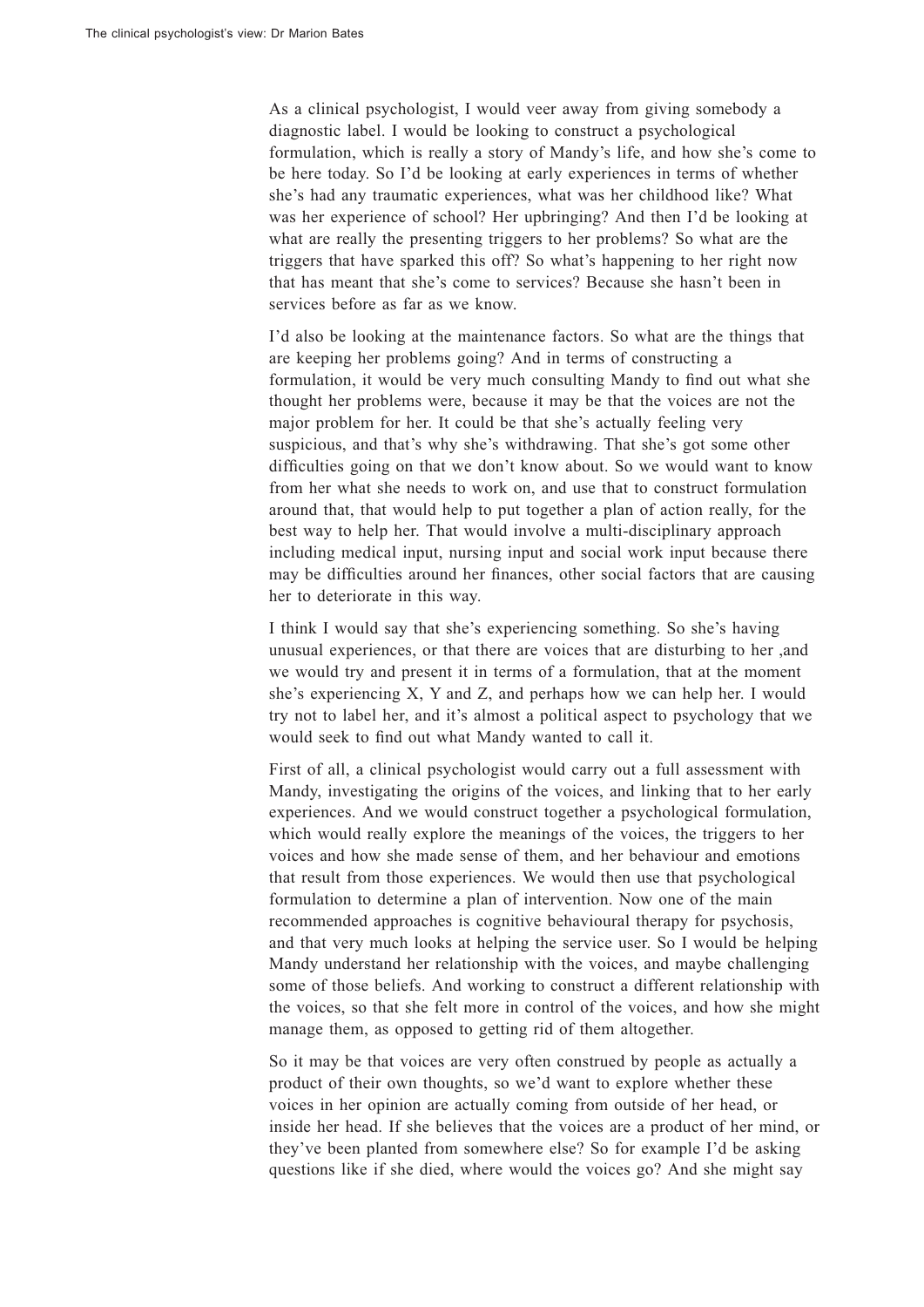they might go in someone else's head, or they might go with her, and that might open up a way to help her reduce the power of these voices.

I'd be very loathe to give her any personality disorder diagnosis on the basis of what we've got. I would hope that we could help her access some services that could help her, without having to give her a label that might happen if she ended up in a more acute state, where she needed admission to hospital, for example.

In terms of a psychologist, I would want to conduct a full assessment with her, finding out about her past, so her early experiences. I would be interested to explore with her, the fact that she's adopted and what that means to her. It may not be important to her, but it may be important to her sense of identity. So I'd want to explore that. I'd want to explore her upbringing, her childhood, and thinking about the coping strategies that she's developed to deal with her difficulties as a child, and how they've developed as an adult, and what coping strategies she's using now. So I would have a comprehensive assessment, and I'd also be asking her about her relationships, her past relationships, her current relationships. I'd also maybe be wanting to explore her cultural background, and her faith. Whether she has any spiritual beliefs that could be contributing to her experiences, and I'd really like to understand from her, what is the meaning of her voices. So, are the voices, or the voice, is it a product of her own mind in her view? Or does it come from outside? What is the nature of this voice? Is it male or female? What does she think it reminds her of? Is it linked to any abuse she may have suffered?

I think a psychological assessment would be looking to really assess what the function of the voices are, what the meaning of the voices are. Who the voice is, whether it has a name, it's a particular figure in her life. I'd be really looking at how she can make sense of that voice, and then I'd be looking to in some way, examine the power that that voice has with her, and working out how she could redress some of the balance. It seems like she feels quite weak at the moment, and the voice maybe is controlling her. And maybe thinking about how we could through the therapy, through cognitive behavioural therapy, think about understanding the meaning of it, and how she might be able to manage the voices, whether or not they disappear or not.

One of the things we haven't mentioned… is that when we do an assessment with a client, we do a sort of standardised assessment. But we would also focus on risk, so I think that would be a major part with Mandy that she seems to have isolated herself. She's not working. She may not have money to, as you say, buy food even, and her risk of harm to herself may be quite great, so we would definitely be focusing on that as a priority, to work out how we can put some support in place to reduce that risk.

#### Contributing factors

I think her main difficulties at the moment certainly seem to be that she's become isolated, and the voice has become much more powerful for her, and it's preventing her from continuing with her daily life. I would also be